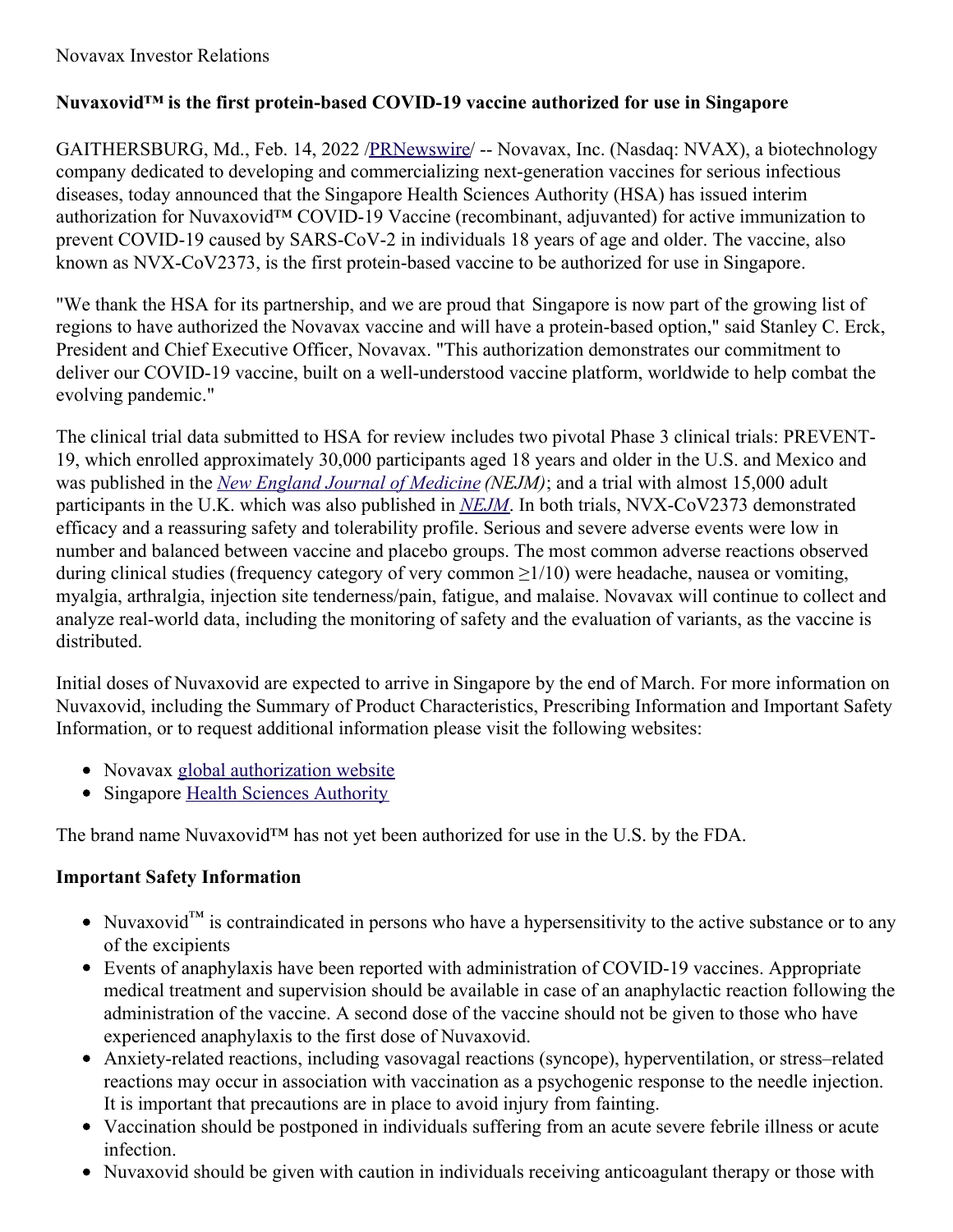thrombocytopenia or any coagulation disorder (such as haemophilia) because bleeding or bruising may occur following an intramuscular administration in these individuals.

- The efficacy of Nuvaxovid may be lower in immunosuppressed individuals.
- Administration of Nuvaxovid in pregnancy should only be considered when the potential benefits outweigh any potential risks for the mother and fetus.
- The effects with Nuvaxovid may temporarily affect the ability to drive or use machines.
- Individuals may not be fully protected until 7 days after their second dose. As with all vaccines, vaccination with Nuvaxovid may not protect all vaccine recipients.
- The most common adverse reactions observed during clinical studies (frequency category of very common ≥ 1/10), were headache, nausea or vomiting, myalgia, arthralgia, injection site tenderness/pain, fatigue and malaise.

For additional information, please visit [www.NovavaxCovidVaccine.com](https://c212.net/c/link/?t=0&l=en&o=3442833-1&h=321565625&u=https%3A%2F%2Fc212.net%2Fc%2Flink%2F%3Ft%3D0%26l%3Den%26o%3D3407775-1%26h%3D1457038180%26u%3Dhttp%253A%252F%252Fwww.novavaxcovidvaccine.com%252F%26a%3Dwww.NovavaxCovidVaccine.com&a=www.NovavaxCovidVaccine.com) for the full Summary of Product Characteristics with Package Leaflet, Prescribing Information and Important Safety Information, adverse event reporting instructions, or to request additional information.

## **About NVX-CoV2373**

NVX-CoV2373 is a protein-based vaccine engineered from the genetic sequence of the first strain of SARS-CoV-2, the virus that causes COVID-19 disease. NVX-CoV2373 was created using Novavax' recombinant nanoparticle technology to generate antigen derived from the coronavirus spike (S) protein and is formulated with Novavax' patented saponin-based Matrix-M™ adjuvant to enhance the immune response and stimulate high levels of neutralizing antibodies. NVX-CoV2373 contains purified protein antigen and can neither replicate, nor can it cause COVID-19.

Novavax' COVID-19 vaccine is packaged as a ready-to-use liquid formulation in a vial containing ten doses. The vaccination regimen calls for two 0.5 ml doses (5 mcg antigen and 50 mcg Matrix-M adjuvant) given intramuscularly 21 days apart. The vaccine is stored at 2°- 8° Celsius, enabling the use of existing vaccine supply and cold chain channels. Use of the vaccine should be in accordance with official recommendations.

Novavax has established partnerships for the manufacture, commercialization and distribution of NVX-CoV2373 worldwide. Existing authorizations leverage Novavax' manufacturing partnership with Serum Institute of India (SII), the world's largest vaccine manufacturer by volume. They will later be supplemented with data from additional manufacturing sites throughout Novavax' global supply chain.

### **About Matrix-M™ Adjuvant**

Novavax' patented saponin-based Matrix-M™ adjuvant has demonstrated a potent and well-tolerated effect by stimulating the entry of antigen-presenting cells into the injection site and enhancing antigen presentation in local lymph nodes, boosting immune response.

### **About Novavax**

Novavax, Inc. (Nasdaq: NVAX) is a biotechnology company that promotes improved health globally through the discovery, development and commercialization of innovative vaccines to prevent serious infectious diseases. The company's proprietary recombinant technology platform harnesses the power and speed of genetic engineering to efficiently produce highly immunogenic nanoparticles designed to address urgent global health needs. NVX-CoV2373, the company's COVID-19 vaccine, has received conditional authorization from multiple regulatory authorities globally, including the European Commission and the World Health Organization. The vaccine is also under review by multiple regulatory agencies worldwide. In addition to its COVID-19 vaccine, Novavax is also currently evaluating a COVID-seasonal influenza combination vaccine in a Phase 1/2 clinical trial, which combines NVX-CoV2373 and NanoFlu, its quadrivalent influenza investigational vaccine candidate. These vaccine candidates incorporate Novavax' proprietary saponin-based Matrix-M™ adjuvant to enhance the immune response and stimulate high levels of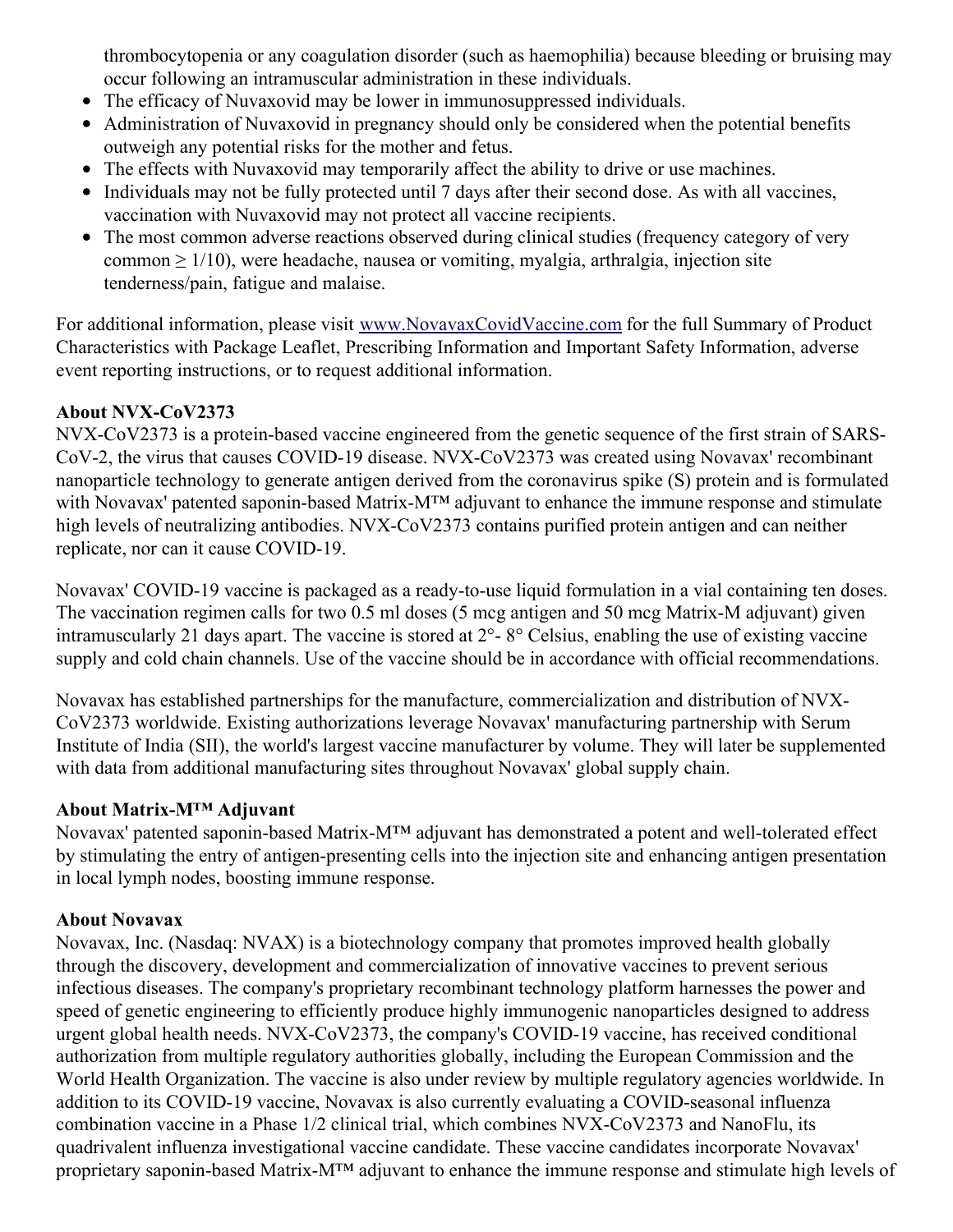neutralizing antibodies.

For more information, visit [www.novavax.com](https://c212.net/c/link/?t=0&l=en&o=3442833-1&h=61793967&u=https%3A%2F%2Fc212.net%2Fc%2Flink%2F%3Ft%3D0%26l%3Den%26o%3D3395501-1%26h%3D2463599076%26u%3Dhttps%253A%252F%252Fc212.net%252Fc%252Flink%252F%253Ft%253D0%2526l%253Den%2526o%253D3392093-1%2526h%253D203886192%2526u%253Dhttps%25253A%25252F%25252Fc212.net%25252Fc%25252Flink%25252F%25253Ft%25253D0%252526l%25253Den%252526o%25253D3387216-1%252526h%25253D3917401194%252526u%25253Dhttps%2525253A%2525252F%2525252Fc212.net%2525252Fc%2525252Flink%2525252F%2525253Ft%2525253D0%25252526l%2525253Den%25252526o%2525253D3260461-1%25252526h%2525253D2897486098%25252526u%2525253Dhttp%252525253A%252525252F%252525252Fwww.novavax.com%252525252F%25252526a%2525253Dwww.novavax.com%252526a%25253Dwww.novavax.com%2526a%253Dwww.novavax.com%26a%3Dwww.novavax.com&a=www.novavax.com) and connect with us on [LinkedIn](https://c212.net/c/link/?t=0&l=en&o=3442833-1&h=1292586512&u=https%3A%2F%2Fc212.net%2Fc%2Flink%2F%3Ft%3D0%26l%3Den%26o%3D3395501-1%26h%3D853375093%26u%3Dhttps%253A%252F%252Fc212.net%252Fc%252Flink%252F%253Ft%253D0%2526l%253Den%2526o%253D3392093-1%2526h%253D1325598136%2526u%253Dhttps%25253A%25252F%25252Fc212.net%25252Fc%25252Flink%25252F%25253Ft%25253D0%252526l%25253Den%252526o%25253D3387216-1%252526h%25253D2935962557%252526u%25253Dhttps%2525253A%2525252F%2525252Fc212.net%2525252Fc%2525252Flink%2525252F%2525253Ft%2525253D0%25252526l%2525253Den%25252526o%2525253D3260461-1%25252526h%2525253D1508558197%25252526u%2525253Dhttps%252525253A%252525252F%252525252Fc212.net%252525252Fc%252525252Flink%252525252F%252525253Ft%252525253D0%2525252526l%252525253Den%2525252526o%252525253D3158017-1%2525252526h%252525253D3702938248%2525252526u%252525253Dhttps%25252525253A%25252525252F%25252525252Fwww.linkedin.com%25252525252Fcompany%25252525252Fnovavax%25252525252F%2525252526a%252525253DLinkedIn%25252526a%2525253DLinkedIn%252526a%25253DLinkedIn%2526a%253DLinkedIn%26a%3DLinkedIn&a=LinkedIn).

#### **Forward-Looking Statements**

Statements herein relating to the future of Novavax, its operating plans and prospects, its partnerships, the ongoing development of NVX-CoV2373, and NanoFlu, its COVID-seasonal influenza combination vaccine candidate, the scope, timing and outcome of future regulatory filings and actions, including Novavax' plans to supplement existing authorizations with data from the additional manufacturing sites in Novavax' global supply chain, the potential impact of Novavax and NVX-CoV2373 in addressing vaccine access, controlling the pandemic and protecting populations, and the efficacy, safety, and intended utilization of NVX-CoV2373 are forward-looking statements. Novavax cautions that these forward-looking statements are subject to numerous risks and uncertainties that could cause actual results to differ materially from those expressed or implied by such statements. These risks and uncertainties include challenges satisfying, alone or together with partners, various safety, efficacy, and product characterization requirements, including those related to process qualification and assay validation, necessary to satisfy applicable regulatory authorities; difficulty obtaining scarce raw materials and supplies; resource constraints, including human capital and manufacturing capacity, on the ability of Novavax to pursue planned regulatory pathways; challenges meeting contractual requirements under agreements with multiple commercial, governmental, and other entities; and those other risk factors identified in the "Risk Factors" and "Management's Discussion and Analysis of Financial Condition and Results of Operations" sections of Novavax' Annual Report on Form 10-K for the year ended December 31, 2020 and subsequent Quarterly Reports on Form 10-Q, as filed with the Securities and Exchange Commission (SEC). We caution investors not to place considerable reliance on forward-looking statements contained in this press release. You are encouraged to read our filings with the SEC, available at [www.sec.gov](https://c212.net/c/link/?t=0&l=en&o=3442833-1&h=3917616752&u=http%3A%2F%2Fwww.sec.gov%2F&a=www.sec.gov) and [www.novavax.com](https://c212.net/c/link/?t=0&l=en&o=3442833-1&h=3971500768&u=http%3A%2F%2Fwww.novavax.com%2F&a=www.novavax.com), for a discussion of these and other risks and uncertainties. The forward-looking statements in this press release speak only as of the date of this document, and we undertake no obligation to update or revise any of the statements. Our business is subject to substantial risks and uncertainties, including those referenced above. Investors, potential investors, and others should give careful consideration to these risks and uncertainties.

#### **Contacts:**

Investors Novavax, Inc. Erika Schultz | 240-268-2022 [ir@novavax.com](mailto:ir@novavax.com)

Solebury Trout Alexandra Roy | 617-221-9197 [aroy@soleburytrout.com](mailto:aroy@soleburytrout.com)

Media Ali Chartan | 240-720-7804 Laura Keenan Lindsey | 202-709-7521 [media@novavax.com](mailto:media@novavax.com)